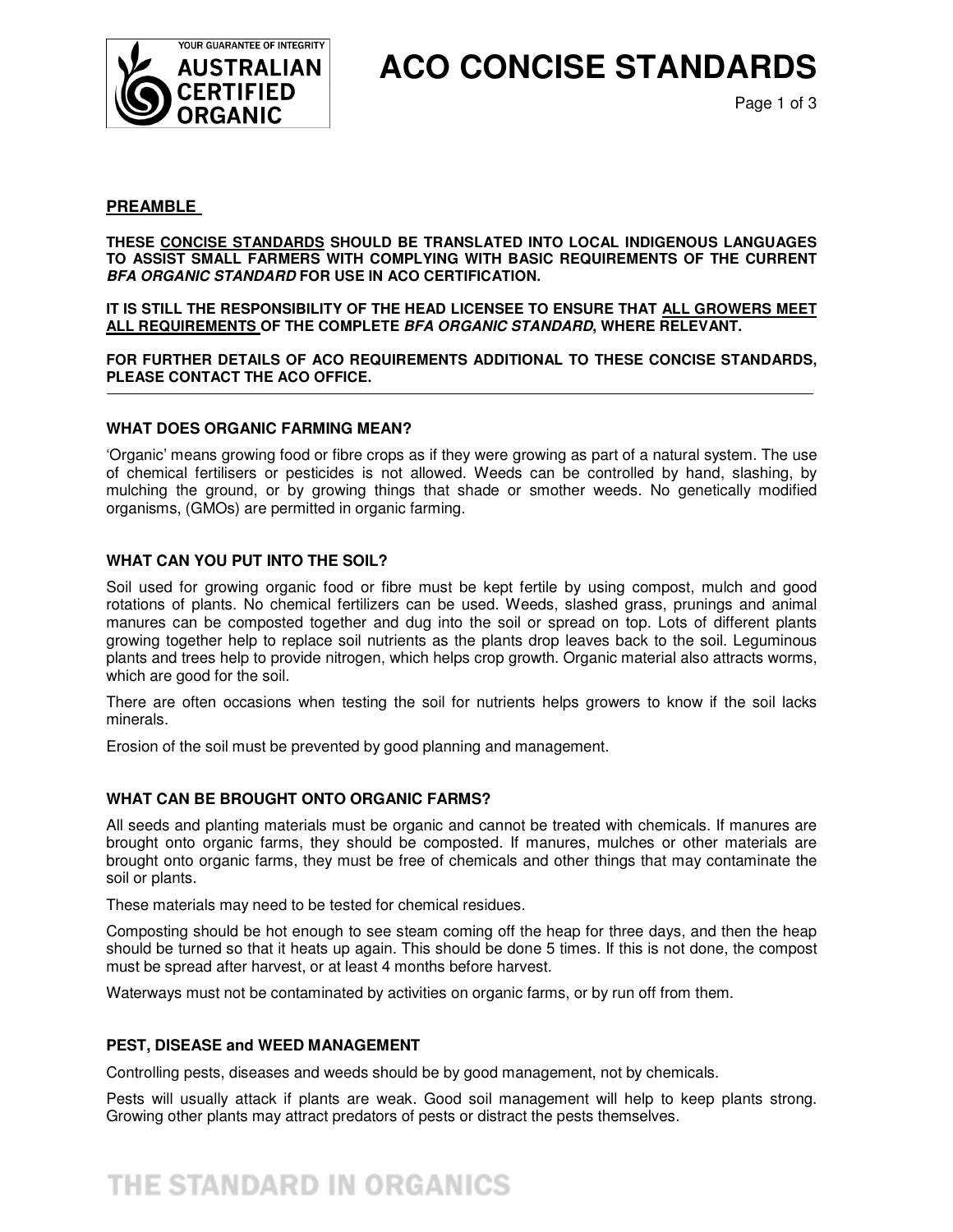

**ACO CONCISE STANDARDS** 

Page 2 of 3

Diseases may occur, and it may not be easy to get rid of them. Strong, healthy plants resist diseases, and diversity helps to stop diseases spreading. Burning diseased plants is acceptable, using chemicals is not.

Weeds can take nutrients from the crop, so they may need to be controlled. On organic farms, the weeds may be pulled out, slashed or mulched to stop them growing. The weeds may be composted, or simply left to rot back into the soil. Burning of weeds and other unwanted growth causes nutrients to be lost, and is not recommended. Chemicals must not be used to control weeds.

**CAUTION:** For some pests or diseases there may be organically acceptable methods of control, but these may also affect existing natural predators as well. Such control methods may upset the natural balance and are for restricted use only.

#### **ENVIRONMENTAL MANAGEMENT**

Organic farmers should look after the environment around them. Clearing primary forests is not permitted. Organic farming should blend into the environment and encourage natural variety on and around the farm.

#### **CONTAMINATION**

Organic farms must be protected from chemicals. This means that all neighbours must be aware of the status of the organic farm, and if chemicals are used nearby, there must be protection from any spray drifting onto the organic area. If chemicals are used next to organic crops, there will be a buffer zone, where the harvest may not be sold as organic.

Anyone harvesting, transporting and storing organic produce must make sure that it does not get contaminated with chemicals or dirt, and it must not get mixed with produce that is not organic.

#### **RECORDS**

The farmer must keep a record of major activities on his farm. Things such as plantings, harvesting, and any use of treatments for pests and diseases must be recorded. Sales of produce must also be recorded. The farmer must know how much land there is, and how many trees or plants there are on the farm or garden.

In a grower group, the head licensee may assist with keeping some of these records. The records must be available for inspection.

#### **PARALLEL PRODUCTION**

Parallel production is when a farmer grows both Organic and Conventional or Organic and In Conversion crops of the same type on the same land. This is not permitted because it can lead to mistakes and mixing of produce. For most small growers, this will not be applicable, but larger farms may convert their operations gradually to organic production, and must make sure that parallel production does not occur.

#### **LIVESTOCK**

Livestock certification is not covered under an ACO grower group system

However, animals are encouraged in organic farming systems. Animals should be fed organic feed or natural vegetation. Their manures may fall naturally or may be collected and composted.

## **THE STANDARD IN ORGANICS**